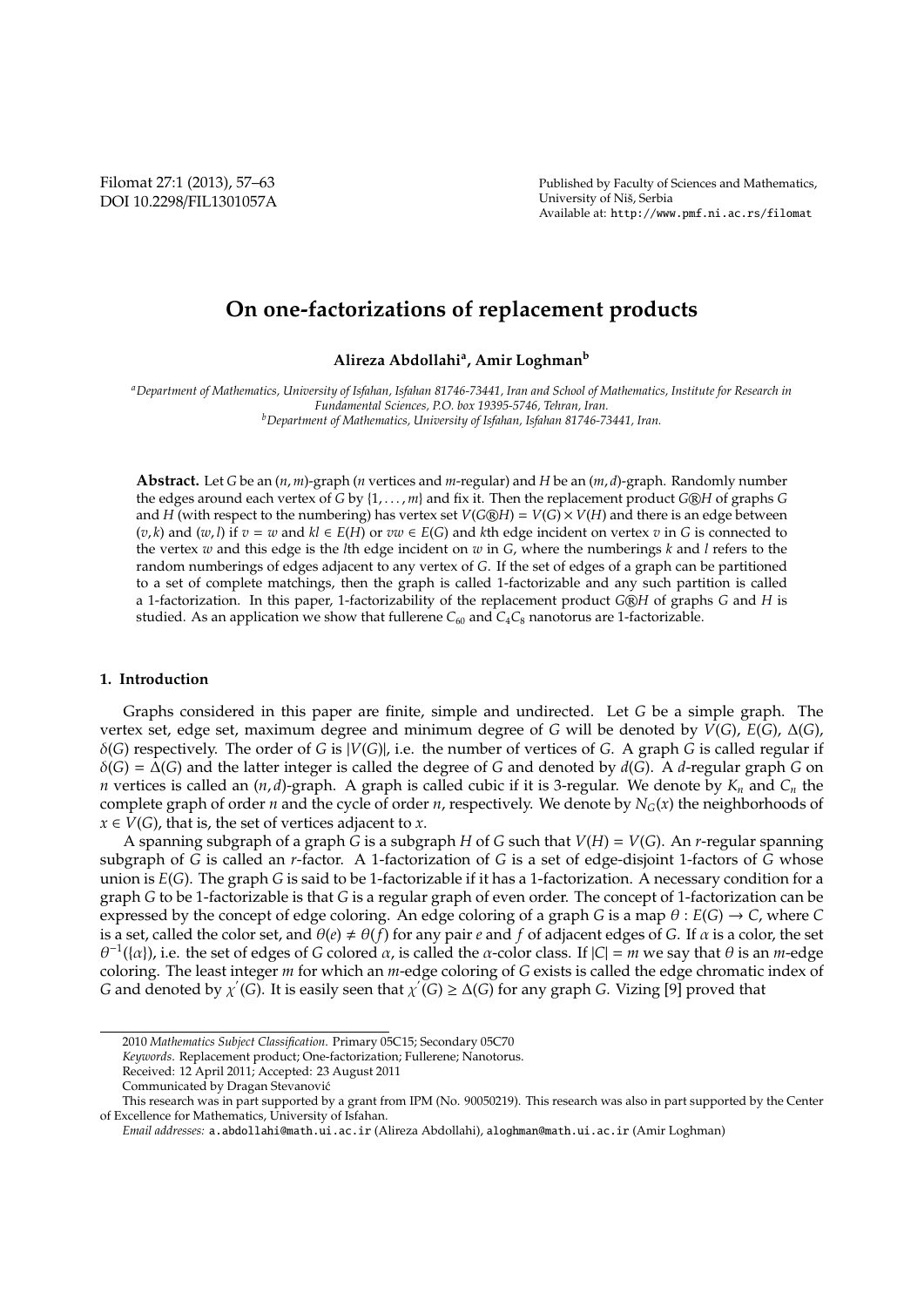## **Theorem 1.1 (Vizing's Theorem).**  $\chi'(G) \leq \Delta(G) + 1$  for any graph G.

If in a regular graph *G*, we have  $\chi'(G) = \Delta(G)$  then edges of each color class consists a 1-factor and *G* is 1-factorizable. We call a graph Hamiltonian if it contains a spanning cycle. Such a cycle is called a Hamiltonian cycle. Any Hamiltonian graph of even order has a 1-factor, for if *C* is a Hamiltonian cycle of *G* and we select alternate edges of *C*, we eventually end up with a 1-factor of *G*. A 2-factor all of whose components are even is called an even 2-factor.

We shall also need the following well known sufficient condition for the existence of a Hamilton cycle in a graph due to Dirac [4].

**Theorem 1.2 (Dirac's Theorem).** Let G be a graph of order at least three such that  $\delta(G) \geq \frac{|V(G)|}{2}$  $rac{(G_i)}{2}$ . Then G is *Hamiltonian.*

Let *A* and *B* be finite groups. Assume that *B* acts on *A*, namely we are fixing a homomorphism  $\phi$  from *B* to the automorphism group of *A* and for elements  $a \in A$ ,  $b \in B$  we denote by  $a^b$  the element  $a^{b^{\phi}}$  the action of *b* on *a*. We also use  $a^B$  to denote the orbit of *a* under this action.

The Cayley graph  $C(H, S)$  of a group *H* and a generating set  $S = S^{-1} := \{s^{-1} \mid s \in S\}$ , is an undirected graph whose vertices are the elements of *H*, and where {g, h} is an edge if  $g^{-1}h \in S$ . The Cayley graph *C*(*H*, *S*) is |*S*|-regular.

#### **2. 1-Factorizations of replacement products**

In this section we describe the replacement product and investigate 1-factorizability of replacement product.

Let *G* be any  $(n, k)$ -graph and let  $[k] = \{1, \ldots, k\}$ . By a random numbering of *G* we mean a random numbering of the edges around each vertex of *G* by the numbers in {1, . . . , *k*}. More precisely, a random numbering of *G* is a set  $\varphi_G$  consisting of bijection maps  $\varphi_G^x : N_G(x) \to [k]$  for any  $x \in V(G)$ . Thus the graph *G* has (*k*!)*<sup>n</sup>* random numberings.

**Example 2.1.** Suppose  $G = C(A, S)$  is a Cayley graph. Then the edges around each vertex of *G* are naturally labeled by the elements of *S*: if {*x*, *y*}  $\in E(G)$  then  $\varphi_G^x(y) = f(x^{-1}y)$ , where *f* is a bijection map from *S* to [|S|].

**Definition 2.2.** Let G be an  $(n, k)$ -graph and let H be a  $(k, k')$ -graph with  $V(H) = [k] = \{1, \ldots, k\}$  and fix a random *numbering*  $\varphi_G$  *of G. The replacement product G* $\mathbb{B}_{\varphi_G}H$  *is the graph whose vertex set is*  $V(G) \times V(H)$  *and there is an* edge between vertices  $(v,k)$  and  $(w,l)$  whenever  $v=w$  and  $kl\in E(H)$  or  $vw\in E(G)$ ,  $\varphi_G^{v}(w)=k$  and  $\varphi_G^{w}(v)=l.$ 

Note that the definition of  $G\mathbb{Q}_{\varphi_G}H$  clearly depends on  $\varphi_G$ . Thus for given any two regular graphs *G* and *H* as above, there are  $(|V(H)|!)^{|V(G)|}$  replacement products which are not necessarily isomorphic. It follows from the definition that  $\widehat{G\mathbb{B}_{\varphi_G}}H$  is a regular graph and in fact it is a  $(nk, k'+1)$ -graph (see [1, 7, 8]).

**Example 2.3.** Let  $G = K_5$  and  $H = C_4$  and let  $\varphi_G$ ,  $\varphi'_G$ *G* be as shown in Figure 1. Then the replacement product  $G\circledR_{\varphi_G}H$  and  $G\circledR_{\varphi_G'}H$  are not isomorphic, (see Figure 2) since the determinants of the adjacency matrices of  $G \circledR_{\varphi_G} H$  and  $G \circledR_{\varphi_G'} H$  are 9 and 12, respectively.

**Lemma 2.4.** *Let G be an*  $(n, k)$ -graph. Then G is 1-factorizable if and only if there exists a random numbering  $\varphi_G$ such that for any edge xx' of G we have  $\varphi_G^x(x') = \varphi_G^{x'}$  $_{G}^{x'}(x)$ .

*Proof.*  $\Rightarrow$ : Let *G* have a 1-factorization. Then, since *G* is *k*-regular, there exists an edge coloring  $\theta$  :  $E(G) \rightarrow [k]$ for *G*. Now define the map  $\varphi_G^x$  from  $N_G(x)$  to [k] for any  $x \in V(G)$  as  $\varphi_G^x(y) = \theta(xy)$  for all  $y \in N_G(x)$ . Clearly  $\varphi_G^x$  is a bijection and we have

$$
\varphi_G^x(x')=\theta(xx')=\theta(x'x)=\varphi_G^{x'}(x)
$$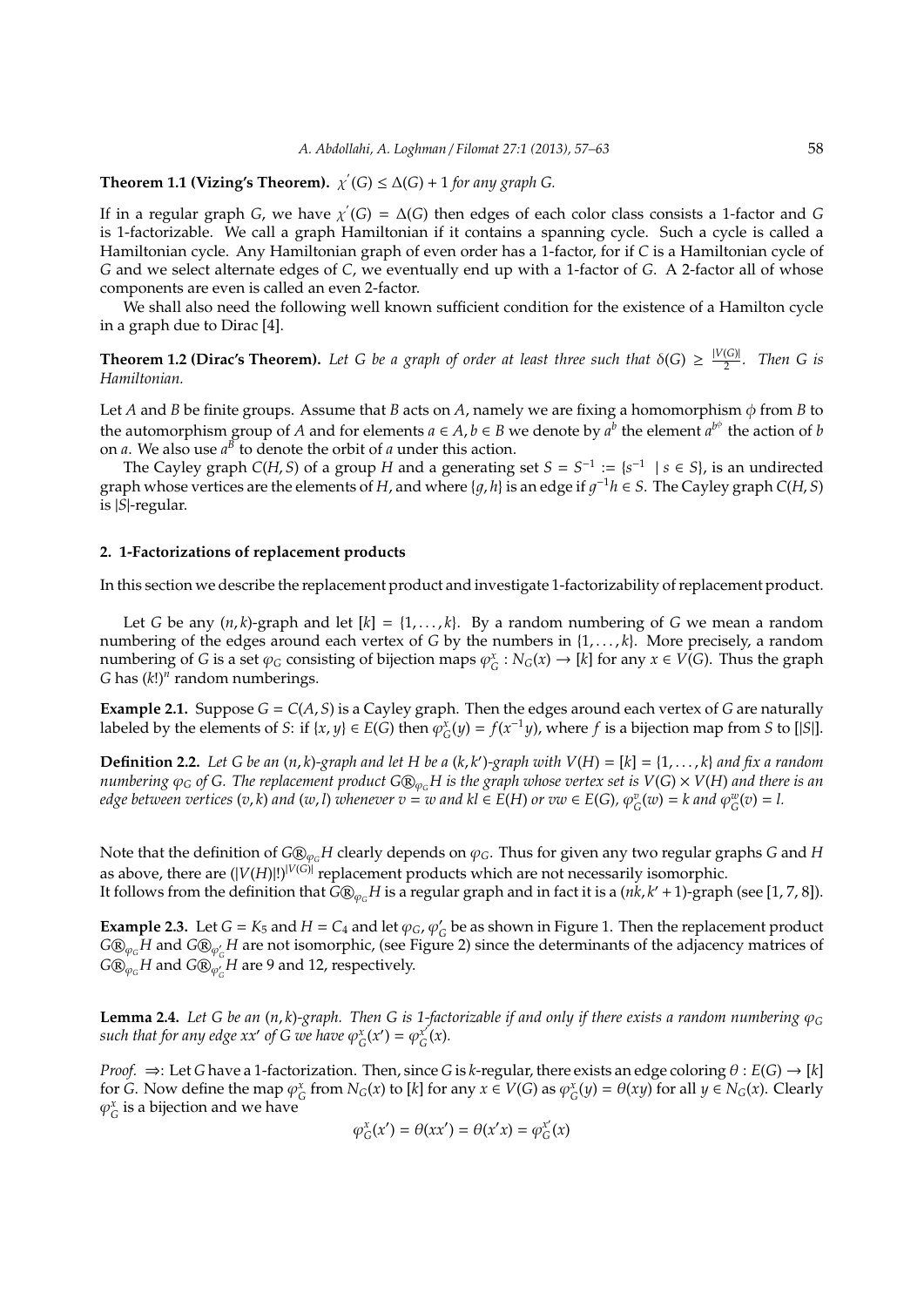

Figure 1:  $G = K_5$  and  $H = C_4$ 



Figure 2: (A) is  $G \otimes_{\varphi_G} H$  and (B) is  $G \otimes_{\varphi'_G} H$ 

for any  $xx' \in E(G)$ . Thus  $\varphi_G = {\varphi_G^x \mid x \in V(G)}$  is the desired random numbering of *G*.

⇐: Suppose that *G* has a random numbering φ*<sup>G</sup>* with the mentioned property in the lemma. Let β be the map from  $E(G)$  to [*k*] defined by  $\beta(xy) = \varphi_G^x(y)$  for any  $xy \in E(G)$ . Since  $\varphi_G^x(y) = \varphi_G^y$  $G<sup>y</sup><sub>G</sub>(x)$  (β(*xy*) = β(*yx*)), then β is well-defined. Now we show that β is an edge coloring for *G*. To do this, suppose *e*, *f* be two adjacent edges of  $E(G)$ . Then there exist  $x, y, y' \in V(G)$  with  $e = xy, f = xy'$  and  $y \neq y'$ . Hence  $\varphi_G^x(y) \neq \varphi_G^x(y')$ , as  $\varphi_G^x$ is one-to-one. This implies that  $\beta(e) \neq \beta(f)$ , as required.

If *G* is a 1-factorizable graph, a random numbering  $\varphi_G$  is called a 1-factorizable numbering whenever for any edge *xx'* of *G* we have  $\varphi_G^x(x') = \varphi_G^{x'}$  $G^x(G)$ . Thus it follows from Lemma 2.4 that every 1-factorizable graph has a 1-factorizable numbering.

We now consider the case when the two components of the product graph are Cayley graphs  $G = C(A, S_A)$ and  $H = C(B, S_B)$ . Furthermore, suppose that *B* acts on *A* in such a way that  $S_A = \alpha^B$  for some  $\alpha \in S_A$ . So the edges around each vertex of *G* are naturally labeled by the elements of *B*. This enables us to define the replacement product of *G* and *H*.

The following result is well-known and we give a proof by using Lemma 2.4.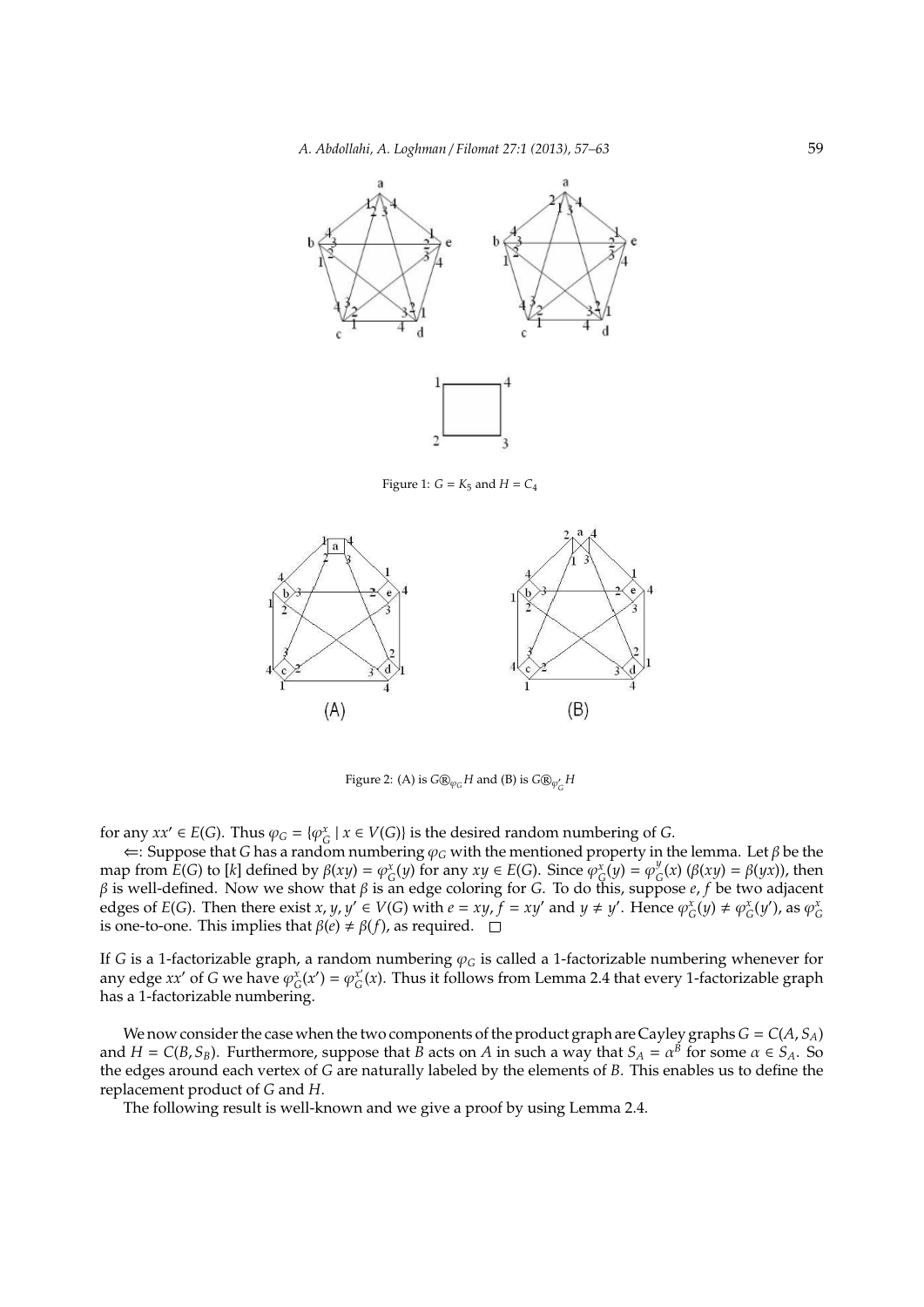**Lemma 2.5.** *Let G be a cubic graph. Then the following properties are equivalent: (i) G is* 1*-factorizable. (ii) G has an even* 2*-factor. (iii)*  $G\mathbb{R}_{\varphi_G}C_3$  *is 1-factorizable for any 1-factorizable numbering*  $\varphi_G$ *.* 

*Proof.* (*i*)  $\Leftrightarrow$  (*ii*) Suppose that *G* is 1-factorizable. Then, since *G* is 3-regular, there exists an edge coloring  $\theta$  : *E*(*G*)  $\rightarrow$  [3]. For any two colors  $\alpha$ ,  $\beta$ , the subgraph generated by the union of  $\alpha$ - and  $\beta$ -color classes is a spanning subgraph of *G* which is the union of some cycle subgraphs *C*1, . . . , *C<sup>s</sup>* of *G* with disjoint vertices and even length.

If *G* has an even 2-factor then *G* contains a spanning subgraph ∪*<sup>s</sup> <sup>i</sup>*=<sup>1</sup> *C<sup>i</sup>* where *C<sup>i</sup>* are disjoint cycles of even length. Thus  $C_i$  are 1-factorizable and by Lemma 2.4, there exists a random numbering  $\varphi_{C_i}$  such that for any edge *ab* of  $C_i$  we have  $\varphi_{C_i}^a(b) = \varphi_{C_i}^b(a)$ . Now define  $\varphi_G^x$  for each  $x \in V(G)$  as follows:

$$
\varphi_G^x(y) = \begin{cases} \varphi_{C_i}^x(y) & xy \in E(C_i) \\ 3 & \text{otherwise.} \end{cases}
$$

It is easy to see that  $\varphi_G$  is a random numbering of *G* satisfying the conditions of Lemma 2.4.

(*i*) ⇔ (*iii*) We know *G* is 1-factorizable if only if there exists a 1-factorizable numbering  $\varphi$ <sub>*G*</sub> such that for any  $xy \in E(G)$  we have  $\varphi_G^x(y) = \varphi_G^y$  $C_G^y(x)$ . Assume *G* is 1-factorizable and  $\varphi_G$  is a 1-factorizable numbering. If  $V(C_3) = [3] = \{1, 2, 3\}$  then we define  $\varphi_{C_3}^{(x,i)}$  $G_{G \otimes_{\varphi_G} C_3}$  for  $(x, i) \in V(G \otimes_{\varphi_G} C_3)$  as follows:

$$
\varphi^{(x,i)}_{G\circledast_{\varphi_G}C_3}((y,j))=\left\{\begin{array}{ll} [3]\text{-}\{i,j\} \qquad & x=y,ij\in E(C_3) \\ \varphi_G^x(y) \qquad & xy\in E(G) \end{array}\right.
$$

where  $(y, j) \in N_{G \circledast_{\varphi_G} C_3}((x, i))$ . It is obvious that  $\varphi_{G \circledast}^{(x, i)}$  $\varphi_{G\circledR}^{(x,i)}$  $((y, j)) = \varphi_{G\circledR}^{(y,j)}$  $G_{\text{GH}}^{(y,y)}((x,i))$ . Now Lemma 2.4 completes the proof.  $\square$ 

,

**Corollary 2.6.** Let G be a 1-factorizable graph and  $\varphi_G$  is 1-factorizable numbering of G. Assume also that  $G^1$  denotes  $G\circledR_{\varphi_G}C_3$  and recursively let  $G^r=G^{r-1}\circledR_{\varphi_{G^{r-1}}}C_3$ . Then  $\{G^r\}_{r\geq 1}$  is an infinite family of 1-factorizable cubic graphs.

**Theorem 2.7.** *Let G be an* (*n*, *k*)*-graph and let H be a* (*k*, *k* ′ )*-graph with V*(*H*) = [*k*]*. If H has a 1-factorization, then the replacement product*  $G\mathbb{Q}_{\varphi_G}H$  *is* 1-factorizable for any random numbering  $\varphi_G$  of G.

*Proof.* Let  $G\otimes H = G\otimes_{\varphi_G} H$ . By Lemma 2.4, there exists a set  $\varphi_H = \{\varphi_H^a : N_H(a) \to [k'] \mid a \in V(H)\}$  such that for any  $ab \in E(H)$  we have  $\varphi_H^a(b) = \varphi_H^b(a)$ . Now define  $\varphi_{G \circledast}^{(x, a)}$  $G_{\text{C@}H}^{(x,a)}$  for any  $(x, a) \in V(G \text{RH})$  and  $(y, b) \in N_{G \text{RH}}(x, a)$ as follows:

$$
\varphi_{G \oplus H}^{(x,a)}((y,b)) = \begin{cases} \varphi_H^a(b) & x = y \\ k' + 1 & \text{otherwise.} \end{cases}
$$

It is obvious that  $\varphi_{G \circledR}^{(x,a)}$  $\varphi_{G\circledR H}^{(x,a)}((y,b)) = \varphi_{G\circledR H}^{(y,b)}$  $G_{\text{GH}}^{(y,\nu)}((x,a))$ . Now Lemma 2.4 completes the proof.

**Example 2.8.** Let  $C_n$  be a cycle of length n. Then for any random numbering  $\varphi_{C_n}$ , we have

$$
C_n @_{\varphi_{C_n}} K_2 \cong C_{2n}
$$

*If n is odd then*  $C_n$  *is not 1-factorizable but*  $C_n \mathbb{D}_{\varphi_{C_n}} K_2 \cong C_{2n}$  *is 1-factorizable. If n is even then*  $C_{n-1}$  *is not 1factorizable. Therefore for any random numbering* φ*<sup>K</sup><sup>n</sup> , the graph Kn*r<sup>φ</sup>*Kn Cn*−<sup>1</sup> *is cubic having an even* 2*-factor. Then by Lemma* 2.5*, Kn*r<sup>φ</sup>*Kn Cn*−<sup>1</sup> *is a* 1*-factorizable graph.*

**Theorem 2.9.** Let G be an  $(n, m)$ -graph. Then the replacement product  $G\mathbb{Q}_{\varphi_G}K_m$  is 1-factorizable whenever one of *the following conditions holds:*

- (*a*) *m is even and*  $\varphi_G$  *is any random numbering of G.*
- *(b) G is 1-factorizable and* φ*<sup>G</sup> is any* 1*-factorizable numbering of G.*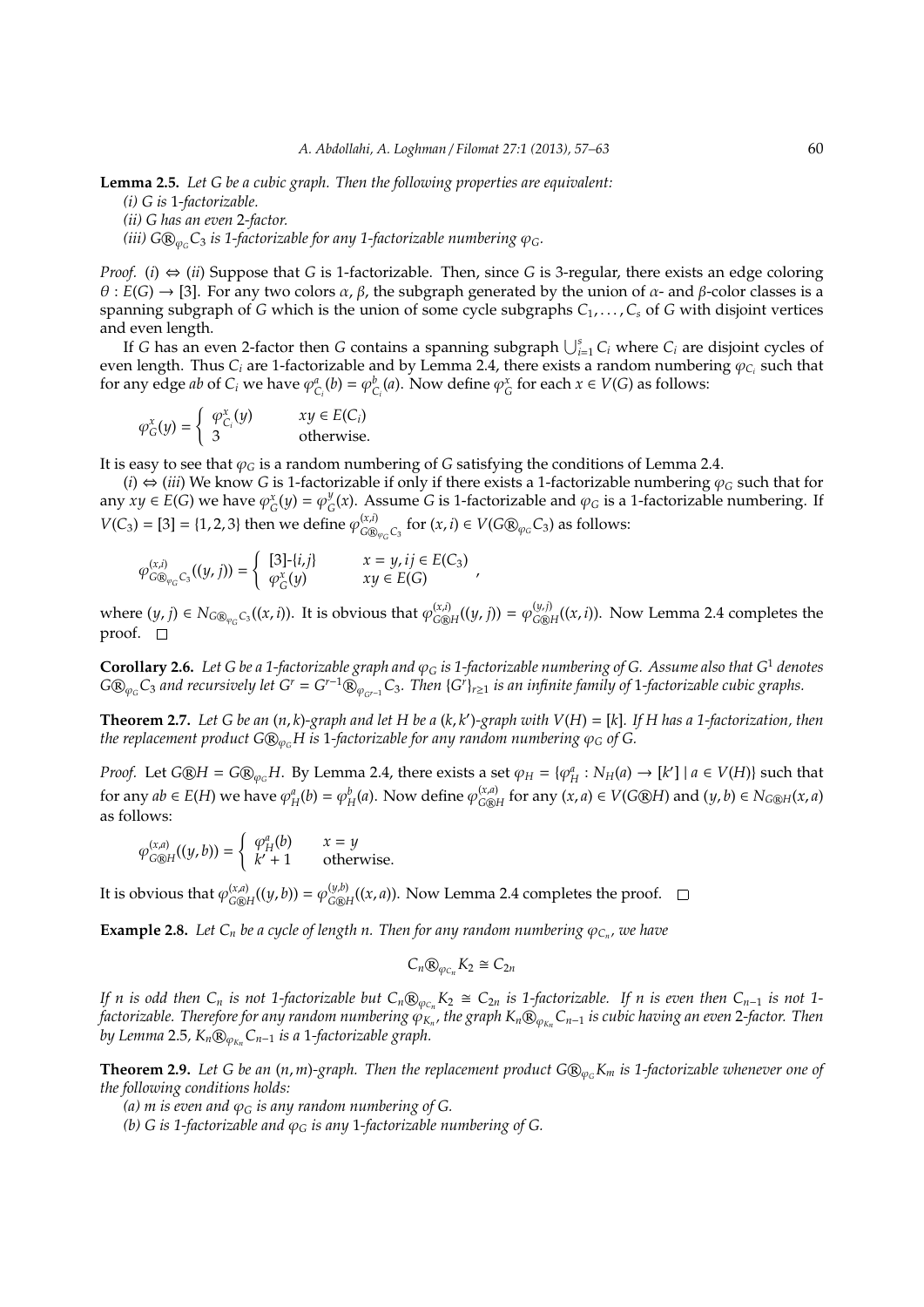*Proof.* The complete graph  $K_m$  is 1-factorizable whenever *m* is even. Then by Theorem 2.7,  $G\mathbb{Q}_{\varphi_G}K_m$  is 1-factorizable for any random numbering φ*<sup>G</sup>* of *G*. If *m* is odd and *G* is 1-factorizable then by Lemma 2.4, there exists a random numbering  $\varphi_G$  such that for  $x \in V(G)$  and  $y \in N_G(x)$ , we have  $\varphi_G^x(y) = \varphi_G^y(y)$  $G^y$ <sub>G</sub> $(x)$ . For any  $(x, i) \in V(G \otimes_{\varphi_G} K_m)$  and  $(y, j) \in N_{G \otimes_{\varphi_G} K_m}((x, i))$ , where  $i, j \in V(K_m) = [m]$ , we define  $\varphi_{G \otimes}^{(x, i)}$  $G \mathbb{Q}_{\varphi_G} K_m$  as follows:

$$
\varphi_{G \otimes_{\varphi_G} K_m}^{(x,i)}((y,j)) = \begin{cases} \frac{\varphi_G^x(y)}{\frac{i+j}{2}} & xy \in E(G) \\ \frac{i+j}{2} & x = y \text{ and } \frac{i+j}{2} \text{ is non-zero and even} \\ m & x = y \text{ and } \frac{i+j}{2} = 0 \\ x = y \text{ and } \frac{i+j}{2} \text{ is odd} \end{cases}
$$

where  $\overline{i+j}$  is the remainder when  $i+j$  is divided by *m*. It is easy to see that  $\varphi_{\widehat{C(\widehat{K})}}^{(x,i)}$  $\varphi_{G\circledR}^{(x,i)}((y,j)) = \varphi_{G\circledR}^{(y,j)}$  $\int_{G\otimes K_m}^{(y,y)}((x,i)).$ This completes the proof.  $\square$ 

For the replacement product  $G\mathbb{R}C_k$ ,  $k \geq 4$ , we derive the following result.

**Theorem 2.10.** Let G be an  $(n, k)$ -graph and  $C_k$  a cycle of length  $k \geq 4$ . Then the replacement product G $\mathbb{Q}_{\varphi_G} C_k$  is *1-factorizable if one of the following conditions holds:*

- *(a) k is even and* φ*<sup>G</sup> is any random numbering of G*
- (b) G has an even 2-factor  $H = \bigcup_{i=1}^{s} C_i$  and  $\varphi_G \mid_{C_i} = \varphi_{C_i}$ , where  $\varphi_{C_i}$  are 1-factorizable numbering of  $C_i$ .

*Proof.* If *k* is even then  $C_k = (123 \ldots k)$  has 1-factorization and by Theorem 2.7,  $G \mathbb{D}_{\varphi_G} C_k$  is 1-factorizable. Let *G* have an even 2-factor. Thus there exist disjoint cycles  $C_i(1 \le i \le s)$  with even lengths, whose  $\bigcup_{i=1}^{s} C_i$  is a spanning subgraph of the graph *G*. Cycles  $C_i = (a_{i1}a_{i2} \dots a_{in_i})$ ,  $1 \le i \le s$ , are 1-factorizable and  $n = \sum_{i=1}^{s} n_i$ . Because each  $n_i$  is even then by Lemma 2.4, there are  $\varphi_{C_i}$  where for any edge  $a_{il}$ ,  $a_{im}$  of  $C_i$  we have  $\varphi_c^{a_{il}}$  $\varphi_{C_i}^{a_{i\bar{i}}} (a_{i\bar{i}}) = \varphi_{C_i}^{a_{i\bar{i}}},$  $\int_{C_i}^{a_{im}} (a_{il})$ . Let  $\varphi_{C_i}^{a_{il}}$  $\varphi_{C_i}^{a_{i1}}(a_{i2}) = \varphi_{C_i}^{a_{i2}}$  $C_i^{u_{i2}}(a_{i1}) = 1$  thus we define cycle  $T_i$  as follows:

$$
T_i = ((a_{i1}, 1)(a_{i2}, 1)(a_{i2}, k)(a_{i2}, k - 1)...(a_{i2}, 3)(a_{i2}, 2)(a_{i3}, 2)(a_{i3}, 3)...(a_{i3}, k - 1)(a_{i3}, k)(a_{i3}, 1)...(a_{in_i}, 1)(a_{in_i}, k)(a_{in_i}, k - 1)...(a_{in_i}, 3)(a_{in_i}, 2)(a_{i1}, 2)(a_{i1}, 3)...(a_{i1}, k - 1)(a_{i1}, k))
$$

*T*<sub>*i*</sub> are cycles of length *kn*<sub>*i*</sub> and  $\bigcup_{i=1}^s T_i$  is a spanning subgraph of the replacement product  $G\mathbb{Q}_{\varphi_G}C_k$ , where  $\varphi_G \mid_{C_i} = \varphi_{C_i}$ . Then by Lemma 2.5,  $G \circledR_{\varphi_G} C_k$  has 1-factorization.



Figure 3: (A) is Icosahedron and (B) is Fullerene  $C_{60}$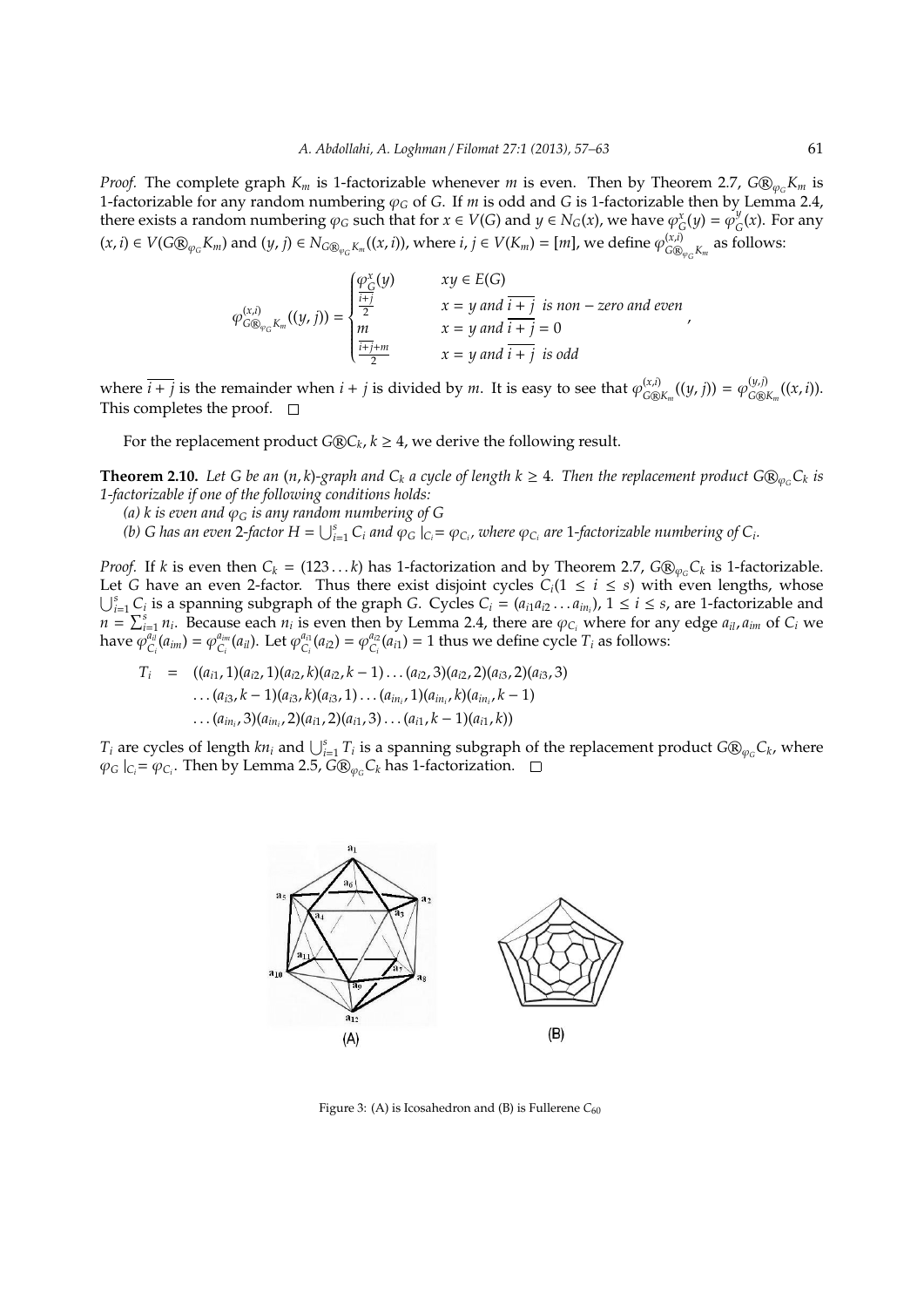**Corollary 2.11.** Let G be an  $(n, k)$ -graph and  $2k \geq n$ . Then by Dirac's Theorem, the replacement product G®C<sub>k</sub> is *1-factorizable.*

Let us end the paper with two applications of the above result.



Figure 4: Coloring the edges of *C*<sub>60</sub>.



Figure 5: A  $TC_4C_8(R)$  tori (a) Top view (b) Side view

**Example 2.12.** *A fullerene graph (in short a fullerene) is a* 3*-connected cubic planar graph, all of whose faces are pentagons and hexagons. By Euler formula the number of pentagons equals* 12*. The first fullerenes, C*<sup>60</sup> *and C*70*, were isolated in 1990. The smaller version,* C<sub>60</sub>, is in the shape of a soccer ball. Graph-theoretic observations on structural *properties of fullerenes are important in this respect [3, 5, 6]. Suppose F is a fullerene*  $C_{60}$  *and A is the icosahedron*  $(12, 5)$ -graph). By Figure 3(A),  $C = (a_1a_3a_2a_6a_5a_{10}a_{11}a_7a_{12}a_8a_9a_4)$  *is a Hamiltonian cycle of A and A is hamiltonian. If*  $\varphi_A$  *for any edges a<sub>i</sub>a<sub>j</sub> are defined in Table I, then A* $\mathcal{D}_{\varphi_A}C_5 = F$  *is Hamiltonian, see Figure 3(B). By Lemma 2.5, F is 1-factorizable. There are many different ways to color the edges of the graph C<sub>60</sub> (for example see Figure 4).* 

**Example 2.13.** *Consider C<sub>4</sub> <i>nanotorus S. Then S* =  $C_k \times C_m$ *, where C<sub>n</sub> is the cycle of order n and S be an (km, 4)graph ( S is the Cartesian product of cycles). Suppose T is a T* = *TC*4*C*8[*k*, *m*](*R*) *nanotorus (which k is the number of squares in every row and m is the number of squares in every column, Figure 5), [2]. Then T is an* (4*km*, 3)*-graph. It is easy to see that*  $T = S \mathbb{Q}_{\varphi} C_4$ , for some of random numbering  $\varphi_S$  of graph S. Because  $C_4$  *is* 1-factorizable then by *Theorem 2.10, nanotorus T is 1-factorizable.*